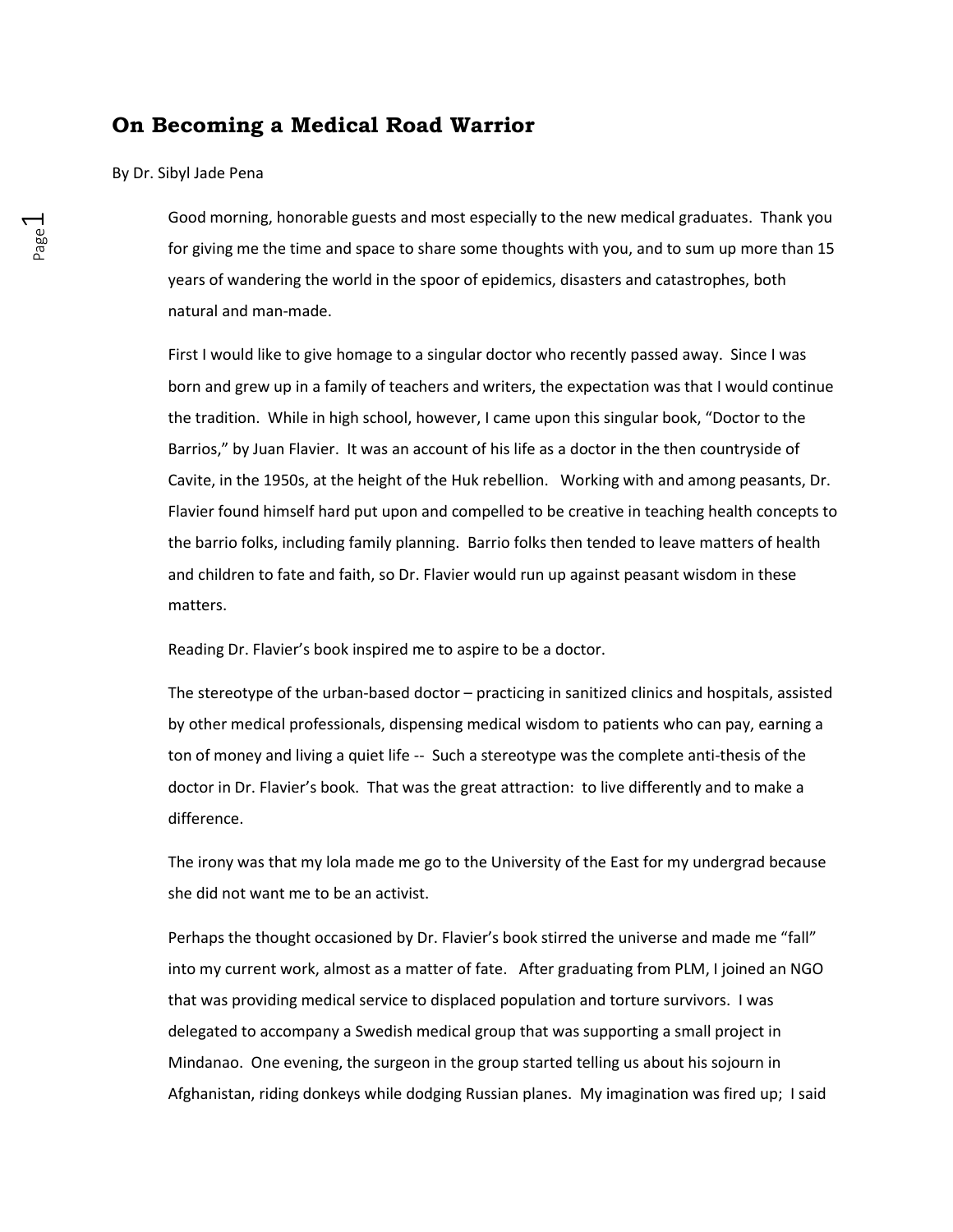to myself, "that's what I want to do." By a quirk of the same fate, I would meet this surgeon again briefly, in Cebu, in 2013, during the early phase of our Yolanda (Hai-yan) intervention.

My first mission under Doctors without Borders, known more for its French name Medecins Sans Frontieres or MSF, was to Burma, near the Chinese border, where I was to be the medical doctor for a TB/Malaria and STI/HIV prevention program. The area where I worked was the epicenter for the HIV epidemic in that country and the standard medicine for malaria was no longer working. We introduced artesunate combination therapy, while instructing people on HIV prevention. We were a small team: 3 female international staff and 30 local staff, mostly college-age students who were waiting for universities to resume.

Once a month, we visited health facilities and conducted both malaria clinics and TB/HIV education. This was where I learned that the health practice is not simply the administration of treatment but empowering people to care for themselves. Often, we stayed in simple lodgings where truck drivers also stayed. We would wake up to a duet of roosters crowing and truck drivers expectorating.

From Burma, I went to India – months after the cyclone in Orissa killed 10,000. It was quite a challenge setting up a program in Kashmir. After one visit, I realized we needed more contacts. I had to return and do just that. And in one year, we were able to start the psychosocial program. The difficulty came from the fact that Kashmir was – and is – the hotspot of conflict between India and Pakistan. I was told, while I was there, that nearly 20,000 had been killed in the slow-motion struggle over Kashmir, which, by then, was already ten years old and right now, continues.

When the Gujarat earthquake occurred in 2001, I was fortuitously still in India and thus began my involvement with disasters. It was the first time I witnessed an emergency intervention. We dispatched two colleagues immediately to do the assessment – and 20 people flew in with a full charter. Our teams lived in tents pitched at a school ground. I and a logistician joined them for a week's immersion.

It was shortly after this that I thought it would be expedient to what was turning out to be my "career" to do a masters in public health in Holland. As soon as I received my diploma in 2003, I was deployed to Liberia, where then-President Charles Taylor was about to exit, somewhat in a not very peaceful manner.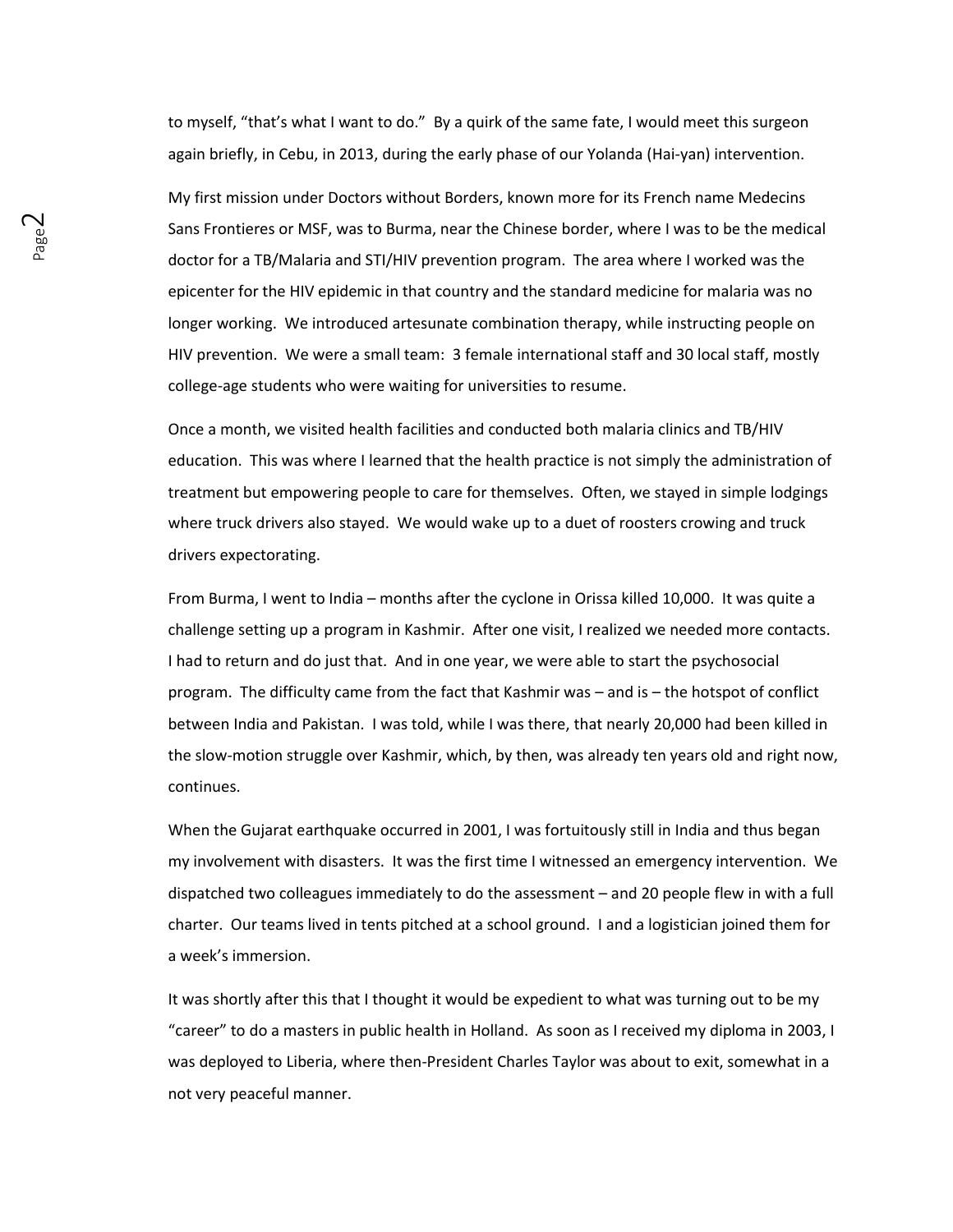Monrovia was a city in shambles, with bullet holes everywhere and a population exhausted by fighting. Those who talk about all-out war often have no idea what it means. Since the hospitals were operating or had to operate throughout the conflict, we re-started the clinics. We set up a therapeutic feeding center for 200 children.

This was one tough mission. I would learn that children dying impact any staff the hardest, myself included. The pattern that emerged from this intervention was something like this: the children would arrive very sick, indeed; mortality rates would be above the norm. Slowly, as the situation stabilized, one began to be able to treat and save more and more children, and the mortality rates would go down.

More missions followed after that – different contexts, different challenges. Always with the objective of trying to provide the best quality care possible even if it's in the middle of the bush. We question ourselves, our actions and the results of our actions – Could we have been done better? Improved further the quality of care we provided? Implemented a better strategy to reach patients who needed the most care?

I did take a break from MSF and went to work with United Nations High Commission for Refugees (UNHCR) for two years as a one-person team dealing with emergency preparedness and response for refugees in camps or urban centers in the Asia region. Refugees were fleeing more and more to urban areas – which were not immune to disasters, much like the rural regions. Perhaps in a sense, preparedness was even more necessary, because of the congestion.

When I returned to MSF, my first deployment was to Haiti, then experiencing its worst cholera outbreak yet. I was deployed as an "epidemiologist." Still reeling from the aftermath of a huge earthquake, Port-au-Prince was terribly unable to deal with a new disaster. There were many, many meetings as so many people tried to keep in step with the progress of the outbreak. How many beds, how much supplies, what other organizations were doing what so we don't duplicate… the discussions were interminable and furious. In addition, there were security issues.

My last mission in the field was to assess the situation in Libya, right at the time when the bombing was going on and Ghaddafi forces were clashing with other tribal forces. By hindsight, there were moments of absurdity in the middle of this frightful situation, as when our team of five got totally seasick on our way to Misrata to assess the needs of a trapped population.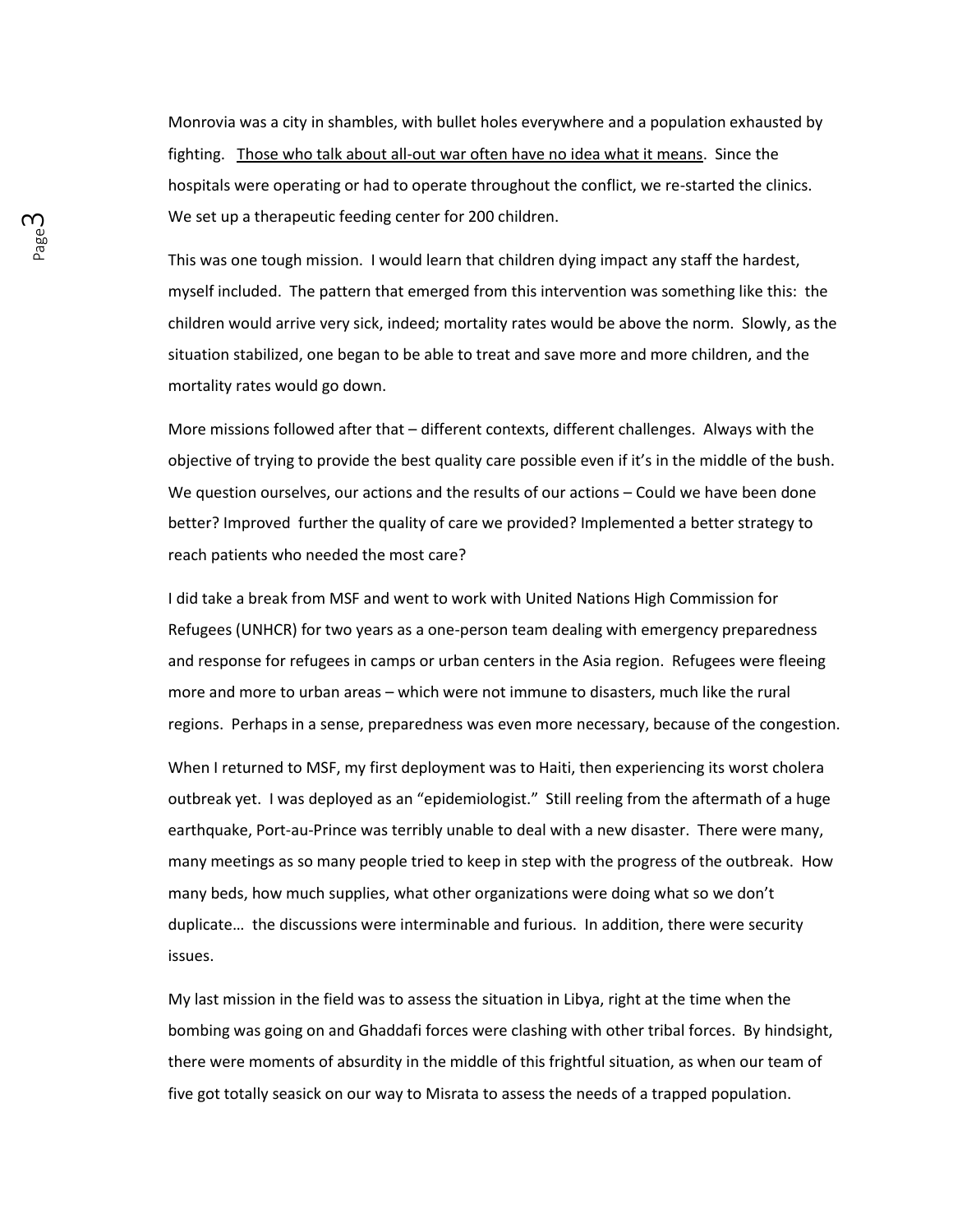Now, I am based in Paris and my work is mainly to provide support to our medical teams on the ground, in the countries we follow. It is not exactly a cushy job. I have to make an effort to have a life outside work.

This walk down memory lane is in the hope that I can do for you what Dr. Flavier had done for me: inspire you to consider working in the public health area, to jog you out of the stereotypical idea of what a doctor's life should be, and to bring to you the immense possibility for fulfillment in seeing and feeling a red-hot emergency cool down, an epidemic abate, and men, women and children learning to smile again.

#### To conclude:

**- Public Health is an evolving field. (New approaches, new products are being developed as we speak, new ways of delivering vaccines, new rapid diagnostic tests; improving case management of different diseases)**

**- Public Health is not separate from Private Health Care – (WHO has identified Asia and the Middle East as hotspots for antibiotic resistance – mainly due to irrational prescribing habits among health practitioners, unregulated market, patient expectations and pressure from drug companies; you as a prescriber can do something about this.)**

**- It is possible to do something even in low resource settings, if there is political will. (Public health facilities are underfunded, understaffed, undersupplied – you need to be creative – focus on what the community needs.)**

### **YOLANDA**

I cannot not say something about MSF's biggest emergency intervention in 2013. I was part of the French "start-up" team in the aftermath of the supertyphoon Yolanda. I was with veterans of various wars and disasters but even they were visibly blown away by the destruction. In the first weeks immediately after the catastrophe, we set up inflatable hospitals, organized mobile clinics based on needs assessment, brought in 300 tons of medical supplies and constantly refined our plans. By mid-Dec. 2013, 200 international staff and 600 local staff were on the ground – in the most affected areas of Samar, Leyte and Panay.

32.4 M euros were donated to MSF for the Philippines and we ended our support to the Leyte Provincial Hospital only last month.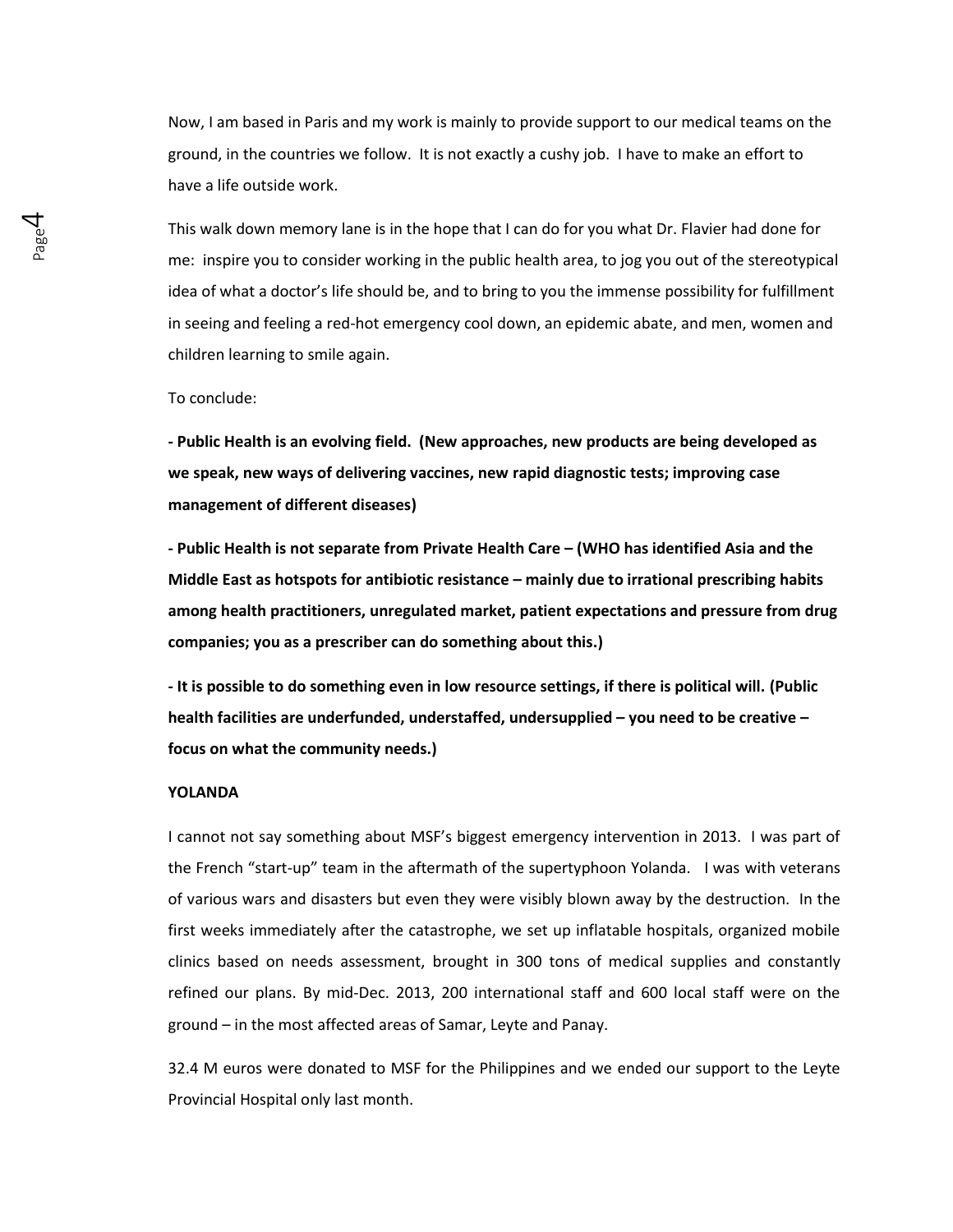While still in Cebu, I was informed that our team in Palo, Leyte had found good accommodations. Each person would have a room and a bathroom and there was space outside the rooms for office work, space for our medical supplies and logistics supply. When I arrived and saw what they had found, I couldn't stop laughing. I was laughing so much I had to explain to my teammates. It was a motel.

Our teams were immensely impressed by the volunteer spirit of Filipinos. I hate to use the word resilience; rather I would use two words – *gratitude*, which even the most distressed can and does express; and *empathy* for those who are worse off, even in the middle of stark overwhelming need. Seeing these made one feel hopeful for the survival of humanity.

### **Finally**

Sixteen percent of our class went into community medicine, when we left college 25 years ago; some joined communities under the Community Medicine Foundation (COMED); one joined the program of PRRM, I joined the Medical Action Group (MAG) while another classmate worked as MHO in her province.

I hope the Class of 2015 will one-up us. The world is entering one of those perilous eras where natural and man-made disasters are becoming more the norm than the exception. There is great need for community medical practitioners, who will thereby gain an understanding of human collective health needs beyond what any school can teach. One can go into community medicine directly, and then into specialization later or vice-versa; or go into research and specialization and then community medicine.

I say this by way of a reminder to everyone that medicine is not about pills, potions, and ointments. It is about people, the health of people; it is about life and the quality of the health of life.

It is there that one can find perhaps the original roots of medical practice and become truly a healer of communities.

For my finish, I want to leave you 7 nuggets to chew on, not only for today but perhaps for the rest of however long you intend to practice.